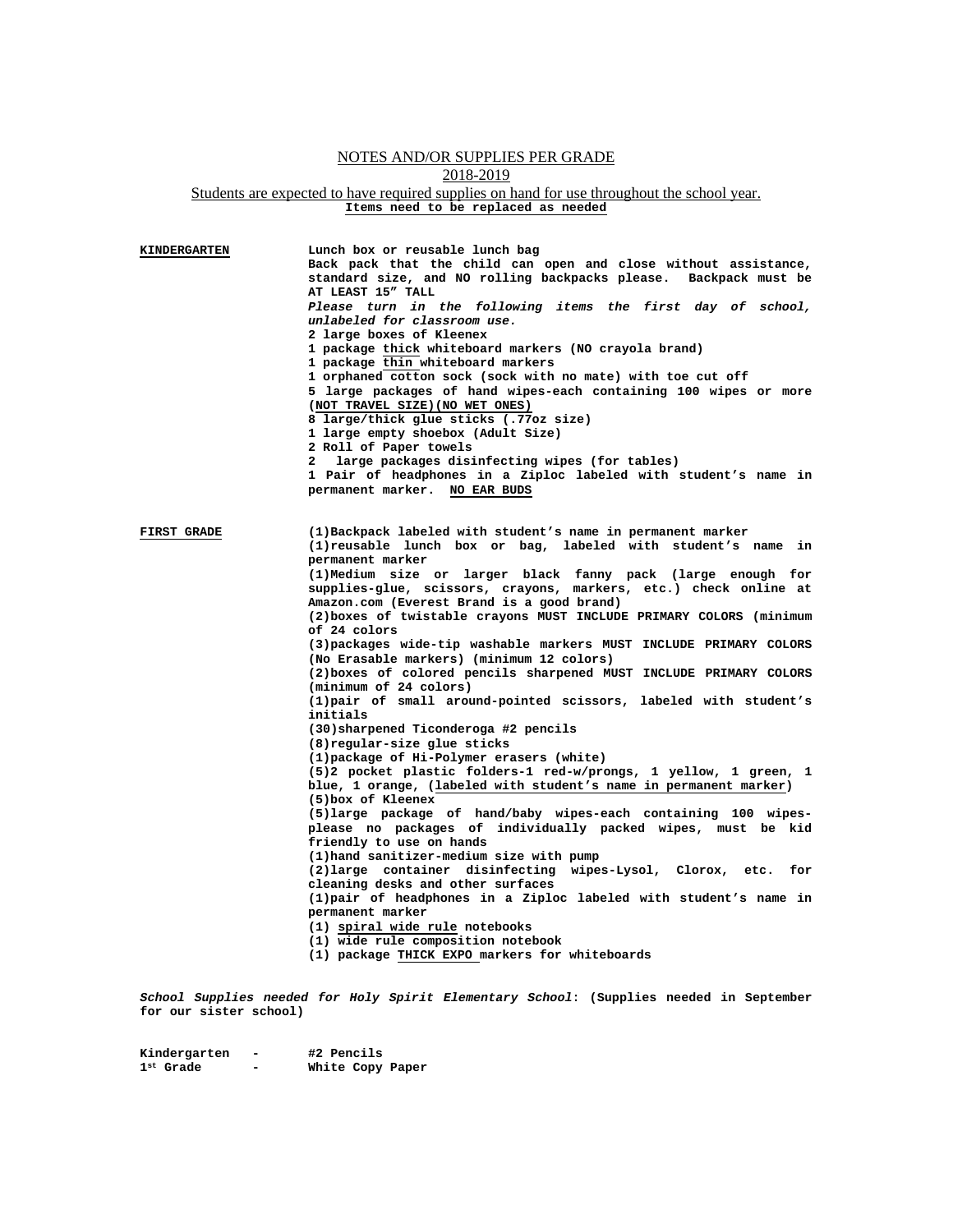| SECOND GRADE                      | 1 backpack (roller backpacks okay)                            |  |  |  |
|-----------------------------------|---------------------------------------------------------------|--|--|--|
|                                   | 1 fanny pack (large enough for extra supplies-glue, scissors, |  |  |  |
|                                   | crayons, etc.)                                                |  |  |  |
|                                   | 5 perforated, wide-ruled spiral notebooks                     |  |  |  |
|                                   | 8 two-pocket folders                                          |  |  |  |
|                                   | 1 composition notebook                                        |  |  |  |
|                                   | 36 sharpened pencils (Ticonderoga)-not mechanical             |  |  |  |
|                                   | 4 large pink erasers                                          |  |  |  |
|                                   | 2 red pens                                                    |  |  |  |
|                                   | 1 pack of crayons                                             |  |  |  |
|                                   | 1 pack of colored pencils                                     |  |  |  |
|                                   | 1 pair of small scissors                                      |  |  |  |
|                                   | 4 glue sticks                                                 |  |  |  |
|                                   |                                                               |  |  |  |
|                                   | 3 large boxes of tissues                                      |  |  |  |
|                                   | 6 containers of hand/baby wipes (100 count) (not individually |  |  |  |
|                                   | wrapped)                                                      |  |  |  |
|                                   | Headphones (no ear buds) (to be kept in the class in a baggie |  |  |  |
|                                   | $w/name$ on it)                                               |  |  |  |
| 1 container of disinfecting wipes |                                                               |  |  |  |
|                                   | St. Jude assignment notebook                                  |  |  |  |
|                                   |                                                               |  |  |  |

**THIRD GRADE 24 sharpened no. 2 pencils (***TICONDEROGA ONLY) (NO MECHANICAL)* **1 small box of crayons (24 pack) 1 box fine tip colored markers (NO scented markers) 1 pair of small pointed scissors 3 red used for self-correcting pens, 2 large pink erasers 4 perforated wide rule spiral notebooks (Social Studies, Math, Lang. Art and Spanish) PLEASE LABEL EACH 2 glue sticks 1 (roller back packs OK) back pack, fanny pack (large enough for extra supplies pencils, eraser, scissors, glue, crayons) 1 12" ruler with inches and centimeters (not bendable-sturdy plastic or wood) 4 dry erase markers (NOT FINE TIP) 3 large boxes of Kleenex, 12 two-pocket folders (please label with name of subject-Parent, Language Arts, Science, Social Studies, Spelling, Religion, Math, Classwork, Book Report, Homework, Music and Spanish 3 old sock (not stained) 1 set of earbuds or headphones (to be kept in the class, in a baggie or case with name on it) 1 roll paper towels 2 disinfecting container wipes (Clorox) St. Jude School assignment notebook**

*School Supplies needed for Holy Spirit Elementary School***: (Supplies needed in September for our sister school)** 

**2nd Grade - Colored Copy Paper 3rd Grade - Construction Paper**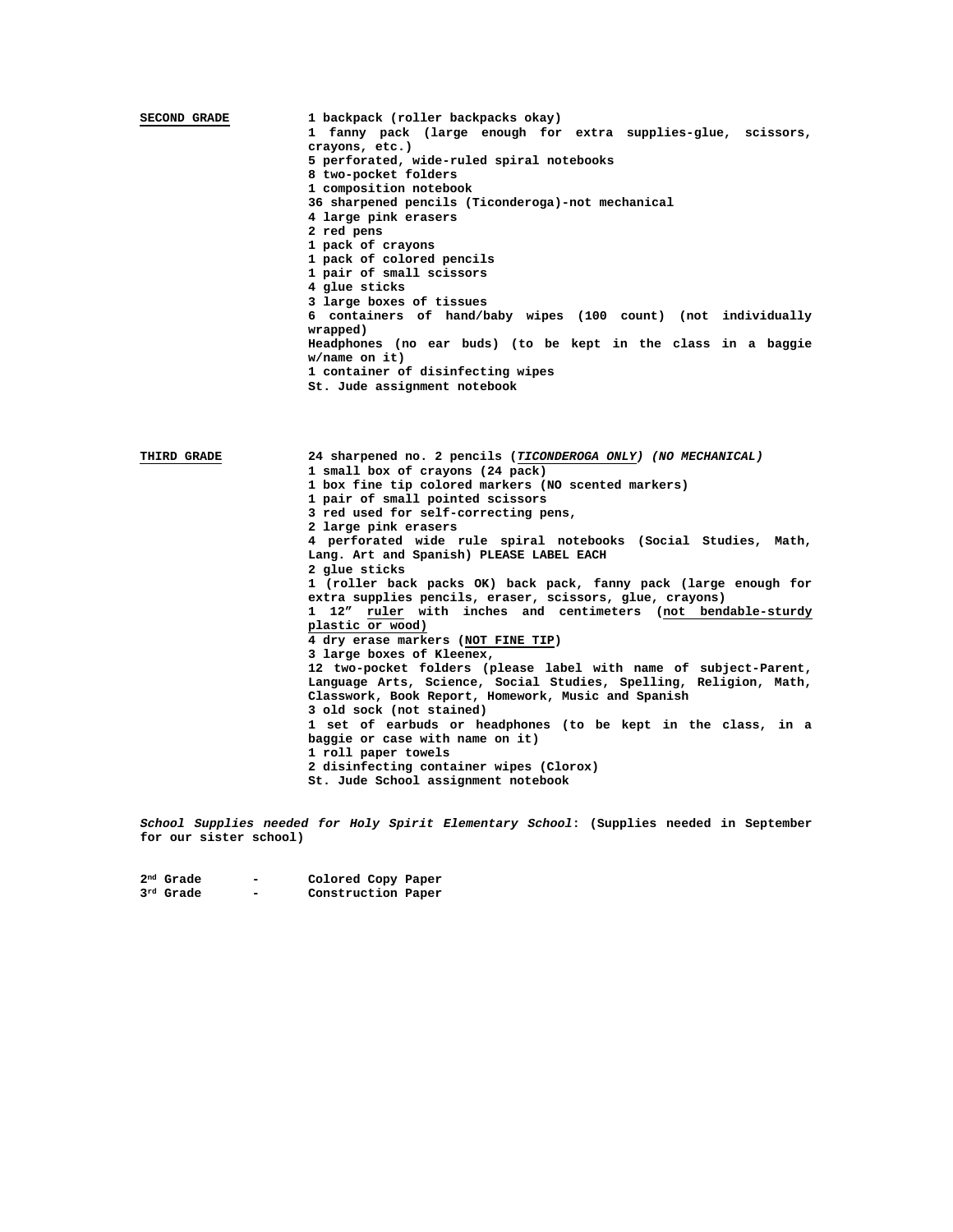| <b>FOURTH GRADE</b> | 9 colleges ruled Spiraled notebooks (80 sheets)<br>8 pocket folders<br>24-pack of crayons,<br>1 set of colored pencils<br>1 small set of markers (thick and thin)<br>1 small pair of scissors,<br>1 large glue stick and 1 glue bottle<br>4 sharpened pencils and erasers<br>1 12" inch ruler with inches and centimeters<br>1 Graph paper Spiraled notebook<br>1 Pencil bag<br>1 8 % by 5 % pencil box all materials will fit in for art supplies<br>3 blue ballpoint pens (or black)<br>Backpack<br>1 large box of Kleenex<br>1 roll of paper towels<br>1 box of hand wipes (anti-bacterial)<br>2 Expo thin black markers<br>1 old sock<br>2 Highlighters<br>1 St. Jude School assignment notebook<br>2 pens for correcting (green or red)<br>1 pocket dictionary--1 pocket thesaurus (NO ELECTRONIC)<br>*Spanish<br>1 small pack of page markers/page tabs |
|---------------------|---------------------------------------------------------------------------------------------------------------------------------------------------------------------------------------------------------------------------------------------------------------------------------------------------------------------------------------------------------------------------------------------------------------------------------------------------------------------------------------------------------------------------------------------------------------------------------------------------------------------------------------------------------------------------------------------------------------------------------------------------------------------------------------------------------------------------------------------------------------|
| RTRTH CRADE         | 1 Pendaflex with 10 - 12 slots WE WILL FILL IN THE SUBJECTS<br>AS.                                                                                                                                                                                                                                                                                                                                                                                                                                                                                                                                                                                                                                                                                                                                                                                            |

| FIFTH GRADE | 1 Pendaflex with 10 - 12 slots WE WILL FILL IN THE SUBJECTS AS A  |
|-------------|-------------------------------------------------------------------|
|             | CLASS                                                             |
|             | 1 pack Graph paper (NOT SPIRALED OR BOUND)                        |
|             | 2 pack College-ruled paper                                        |
|             | 1 compact dictionary and 1 thesaurus-Please put name in both      |
|             | (NO ELECTRONIC)                                                   |
|             | NO WHITE OUT AT ALL TAPE OR LIOUID                                |
|             | 4 sharpened pencils (mechanical is OK)                            |
|             | 1 12" ruler with inches and centimeters                           |
|             | 1 protractor(transparent w/2 sets of #'s all the way around the   |
|             | arch) Please write name on it. Keep at home until further notice. |
|             | 1 set colored markers (One pack each of thin and thick)           |
|             | 1 Fine Point Black Sharpie Marker                                 |
|             | 1 set of colored pencils                                          |
|             | 1 pair scissors (small)                                           |
|             | 1 small bottle Elmers Glue                                        |
|             | 1 glue stick                                                      |
|             | 1 pack of lined index cards (3x5 light colored or white) in small |
|             | plastic holder NO BOXES                                           |
|             | 2 large box of Kleenex 1 Roll of paper towels                     |
|             | 1 St. Jude School assignment notebook (8 1/2 by 11 size)          |
|             | 1 8 1/2 by 5 1/2 Regular pencil box to fit all supplies           |
|             | 1 canister of Handy wipes                                         |
|             | 1 hi-lighter any color                                            |
|             | DO NOT label items with name unless otherwise indicated.          |
|             | 1 subject spiral notebook w/pocket folder in it<br>Spanish:       |

*School Supplies needed for Holy Spirit Elementary School***: (Supplies needed in September for our sister school)** 

| $4^{\rm th}$ Grade    | - | Glue Sticks |
|-----------------------|---|-------------|
| 5 <sup>th</sup> Grade | - | Red Pens    |